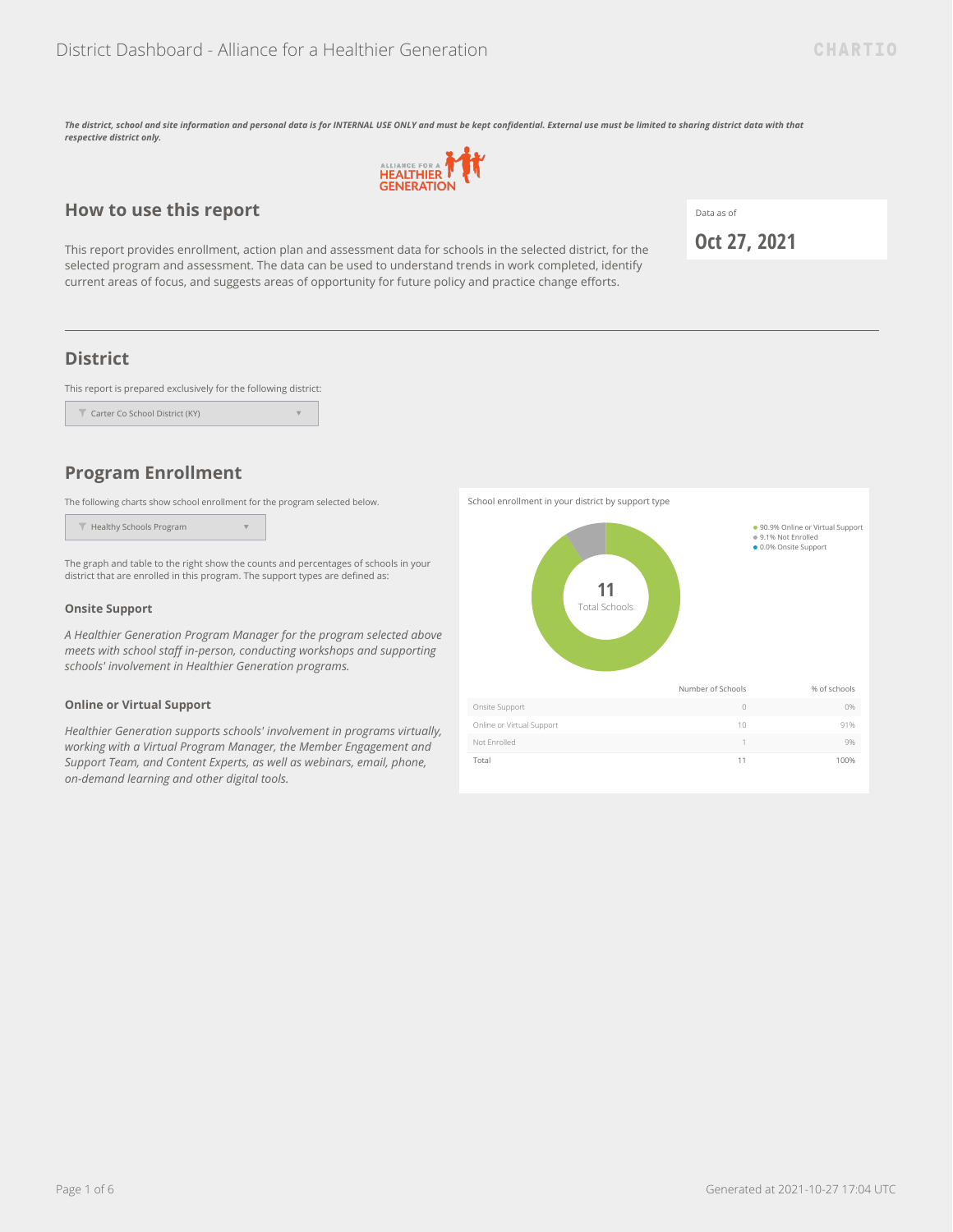$\bar{\mathbf{v}}$ 

Started

Total

## **Assessment Use**

 $\blacktriangledown$  Healthy Schools Assessment

*The following charts show data specific to the assessment tool selected above.*



*The assessment completion charts above show how many enrolled schools in your district have Completed (answered all questions at least once), Started (answered at least one question, but not all of them) and Not Started the selected assessment.*

#### *Select a date, and then click on 'Update'*

#### Oct 27, 2020

These charts show the number and percent of enrolled schools that have taken one of the following actions since the selected date: answered a question for the first time, changed a response, or reviewed an *existing response without changing it.*



|                              |   | Worked On % Worked On         | Not Worked On | % Not Worked On |
|------------------------------|---|-------------------------------|---------------|-----------------|
| Online or Virtual<br>Support | 6 | 60%                           | 4             | 40%             |
| All enrolled schools         | 6 | 60%                           | 4             | 40%             |
|                              |   | View all 2 rows and 5 columns |               |                 |
|                              |   |                               |               |                 |

*\*Worked On means answering a question for the first time, changing a response, or reviewing an existing response without changing it.*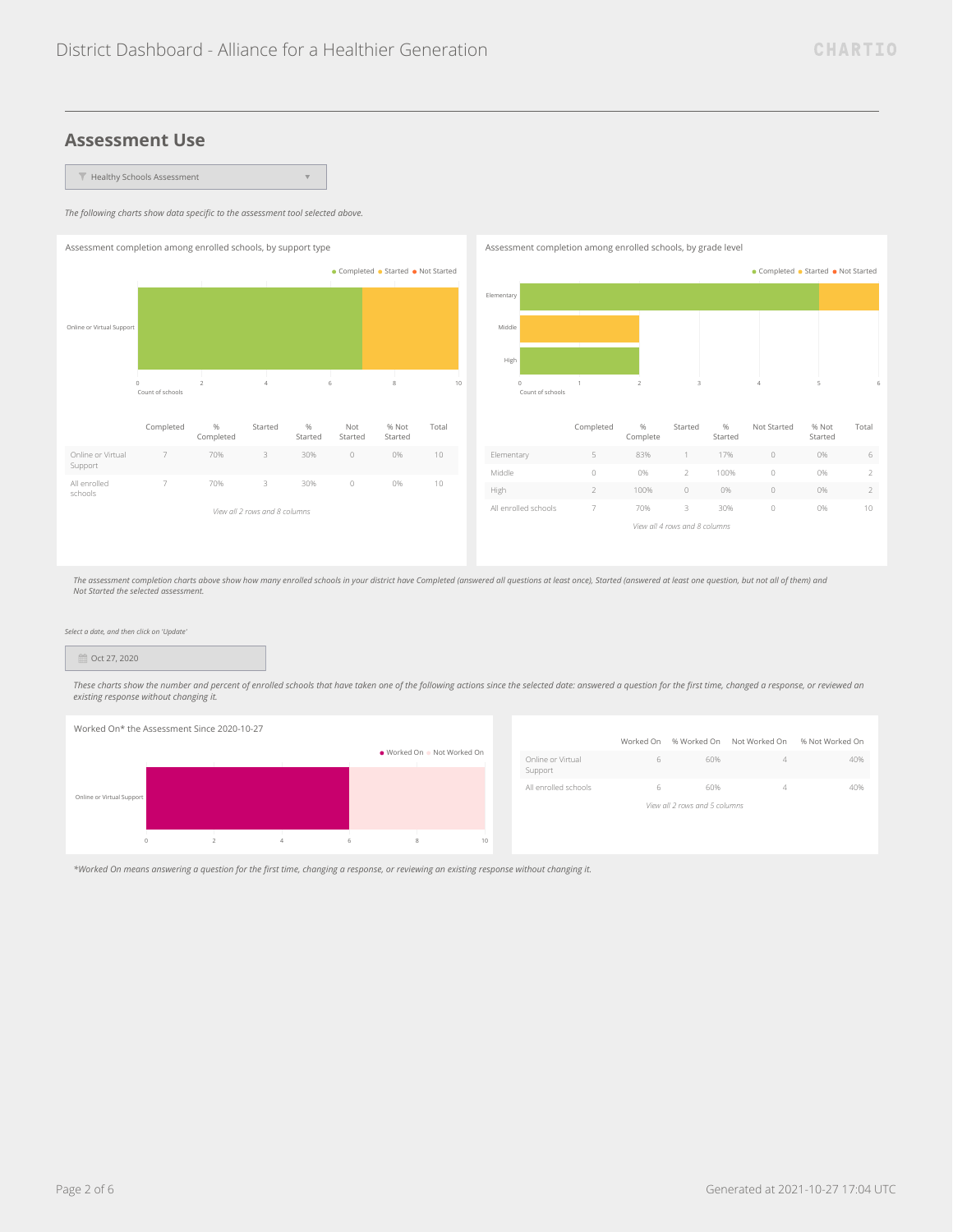## **Action Plan**

*The Action Plan is a tool to help enrolled schools manage tasks related to school health initiatives. Each school has one Action Plan, which can include items from any assessment they have started. The Action Plan information below reflects items from the assessment selected above.*

# **0 School(s)**

Number of schools with at least one item from the selected assessment in "This Year's Goals" on their Action Plan.

# **Assessment Response Analysis**

*The following charts show data specific to the assessment tool selected above.*

*NOTE: Healthy Schools Program Assessment responses provided prior to September 2018 that have not been reviewed, updated, or newly responded to since then are not included in the charts below and will be classified as unanswered. However, these responses are included in the table, "Support, Current Responses, Progress, and Action Plan data for the selected Assessment", at the bottom.*



*Among schools that started the assessment, the number of items marked as "fully implemented" out of the number of items that could be marked "fully implemented."*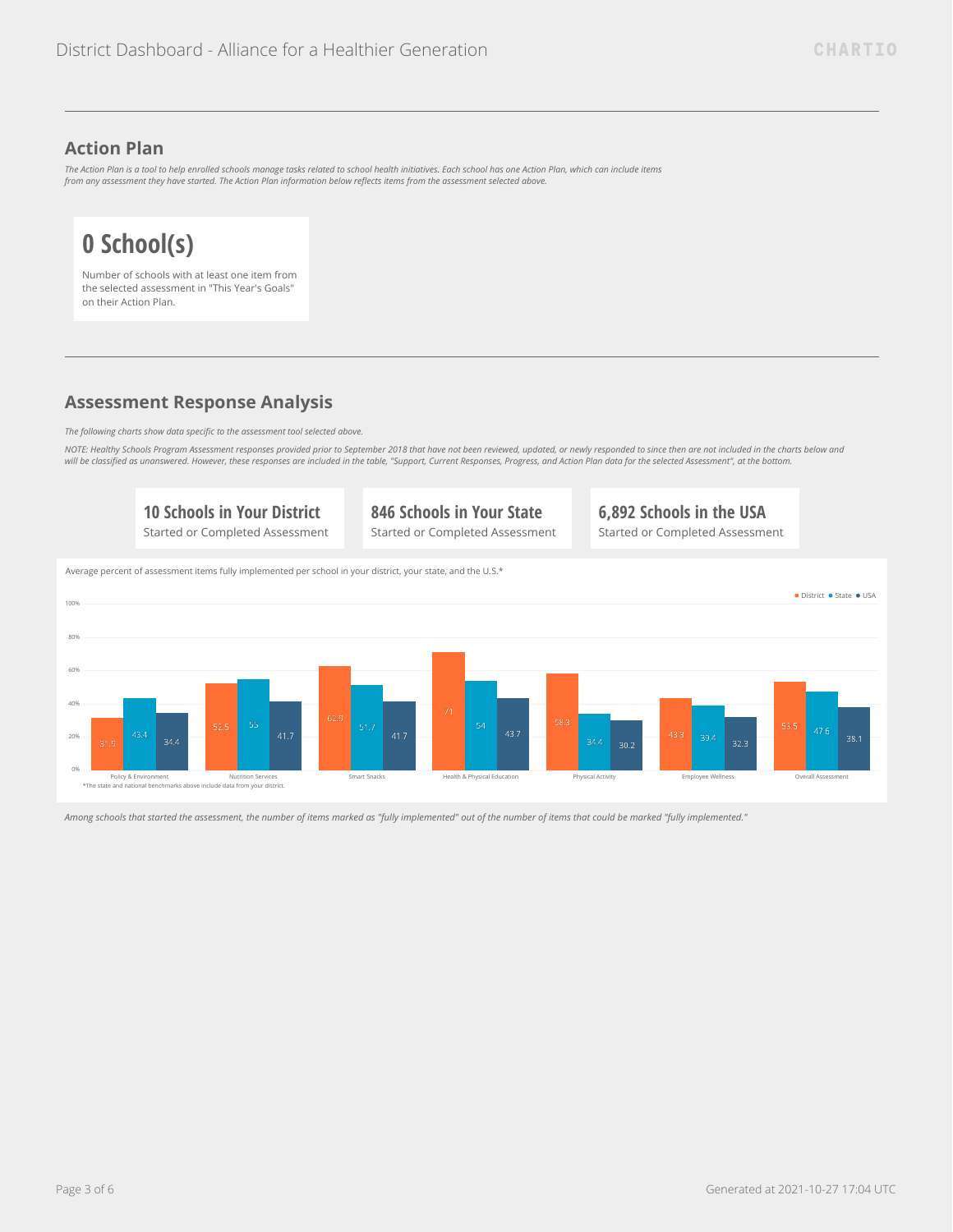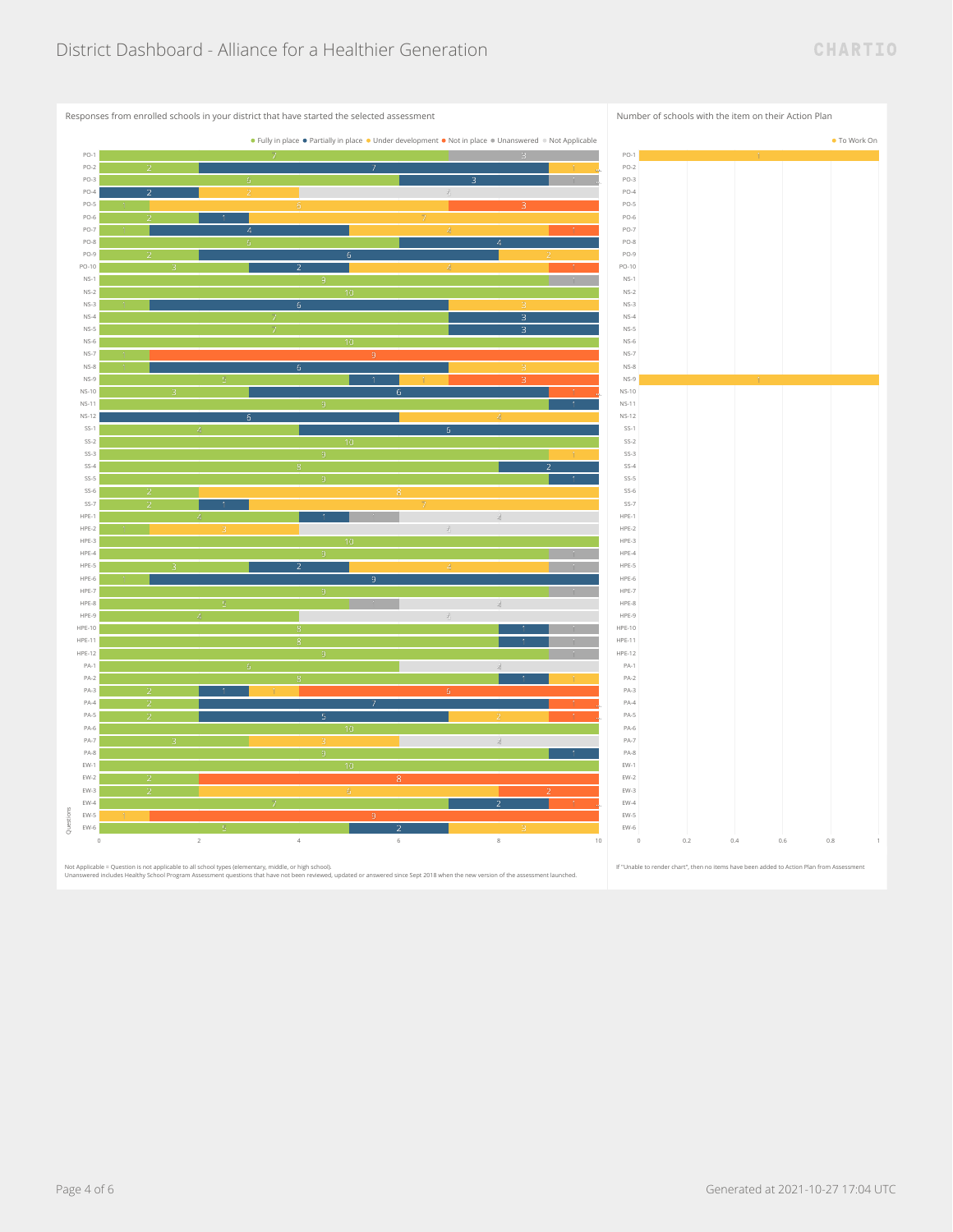## Responses from enrolled schools in your district that have started the selected assessment

| Question      | Question Description                                                                                                                       | Fully in<br>place:# | Fully in<br>place:% | Partially in<br>place:# | Partially in<br>place:% | Under development:# | Under<br>development:% | Not in<br>place:# | Not in<br>place:% | Unanswered:# | Unanswered:% |
|---------------|--------------------------------------------------------------------------------------------------------------------------------------------|---------------------|---------------------|-------------------------|-------------------------|---------------------|------------------------|-------------------|-------------------|--------------|--------------|
| $PO-1$        | Representative school health committee or team                                                                                             | $\overline{7}$      | 70                  |                         |                         |                     |                        |                   |                   |              | 30           |
| $PO-2$        | Written school health and safety policies                                                                                                  | $\sqrt{2}$          | 20                  | 7                       | 70                      | $\mathbf{1}$        | $10$                   |                   |                   |              |              |
| PO-3          | Local school wellness policy                                                                                                               | 6                   | 60                  | 3                       | 30                      |                     |                        |                   |                   |              |              |
| $PO-4$        | School's start times                                                                                                                       |                     |                     | $\overline{2}$          | 50                      | $2^{\circ}$         | 50                     |                   |                   |              |              |
| PO-5          | Health services provided by a full-time school nurse                                                                                       |                     | 10                  |                         |                         | 6                   | 60                     |                   | 30                |              |              |
| PO-6          | Counseling, psychological, and social services<br>provided by a full-time counselor, social worker, and<br>psychologist                    | $\sqrt{2}$          | 20                  |                         | 10                      |                     | $7 - 70$               |                   |                   |              |              |
| PO-7          | Parenting strategies                                                                                                                       |                     | $10\,$              | $\overline{A}$          | 40                      | $4 -$               | 40                     |                   | $10\,$            |              |              |
| PO-8          | Family engagement in school decision making                                                                                                | $\,$ 6              | 60                  | $\overline{4}$          | 40                      |                     |                        |                   |                   |              |              |
| PO-9          | Community involvement in school health initiatives                                                                                         | $\overline{2}$      | 20                  | 6                       | 60                      | $\overline{2}$      | 20                     |                   |                   |              |              |
| PO-10         | Out-of-school programs                                                                                                                     | 3                   | 30                  | $\sqrt{2}$              | 20                      |                     | $4 - 40$               | $\mathbf{1}$      | $10\,$            |              |              |
| $NS-1$        | Breakfast and lunch programs                                                                                                               | 9                   | 90                  |                         |                         |                     |                        |                   |                   |              | 10           |
| $NS-2$        | School breakfast                                                                                                                           | $10\,$              | 100                 |                         |                         |                     |                        |                   |                   |              |              |
| $NS-3$        | School lunch                                                                                                                               | $\overline{1}$      | 10                  | $\,$ 6                  | 60                      | 3                   | 30                     |                   |                   |              |              |
| $NS-4$        | Variety of offerings in school meals                                                                                                       | 7                   | 70                  | 3                       | 30                      |                     |                        |                   |                   |              |              |
| $NS-5$        | Promote healthy food and beverage choices and<br>school meals using marketing and merchandising<br>techniques.                             | $\overline{7}$      | 70                  | 3                       | 30                      |                     |                        |                   |                   |              |              |
| NS-6          | Annual continuing education and training<br>requirements for school nutrition services staff                                               | 10                  | 100                 |                         |                         |                     |                        |                   |                   |              |              |
| $NS-7$        | Venues outside the cafeteria offer fruits and<br>vegetables                                                                                | $\mathbf{1}$        | 10                  |                         |                         |                     |                        | Q                 | 90                |              |              |
| $NS-8$        | Collaboration between school nutrition services<br>staff members and teachers                                                              | $\mathbf{1}$        | 10                  | 6                       | 60                      |                     | $3 - 30$               |                   |                   |              |              |
| $NS-9$        | Student and family involvement in the school meal<br>programs and other foods and beverages sold,<br>served and offered on school campus.  |                     | 50                  |                         | 10                      |                     | 10                     |                   | 30                |              |              |
| NS-10         | Prohibit using food as reward or punishment                                                                                                | 3                   | 30                  | 6                       | 60                      |                     |                        | 1                 | $10\,$            |              |              |
| <b>NS-11</b>  | Adequate time to eat school meals                                                                                                          | $\circ$             | 90                  |                         | 10                      |                     |                        |                   |                   |              |              |
| <b>NS-12</b>  | Farm to School activities                                                                                                                  |                     |                     | $\,$ 6                  | 60                      | $\overline{4}$      | 40                     |                   |                   |              |              |
| $SS-1$        | All foods sold during the school day meet the<br>USDA's Smart Snacks in School nutrition standards                                         | $\Delta$            | 40                  | $\,$ 6                  | 60                      |                     |                        |                   |                   |              |              |
| $SS-2$        | All beverages sold during the school day meet the<br>USDA's Smart Snacks in School nutrition standards                                     | 10                  | 100                 |                         |                         |                     |                        |                   |                   |              |              |
| $SS-3$        | Food and beverage marketing                                                                                                                | 9                   | 90                  |                         |                         |                     | 10                     |                   |                   |              |              |
| $SS-4$        | All foods and beverages served and offered during<br>the school day meet the USDA's Smart Snacks in<br>School nutrition standards          | $\,$ 8              | 80                  | $\overline{2}$          | 20                      |                     |                        |                   |                   |              |              |
| $SS-5$        | All foods and beverages sold during the extended<br>school day meet the USDA's Smart Snacks in School<br>nutrition standards               | 9                   | 90                  |                         | 10                      |                     |                        |                   |                   |              |              |
| $SS-6$        | All foods and beverages served and offered during<br>the extended school day meet the USDA's Smart<br>Snacks in School nutrition standards | $\overline{2}$      | 20                  |                         |                         | 8                   | 80                     |                   |                   |              |              |
| $SS-7$        | Fundraising efforts during and outside school hours<br>meet the USDA's Smart Snacks in School nutrition<br>standards                       | $\overline{2}$      | 20                  |                         | 10                      | 7                   | 70                     |                   |                   |              |              |
| HPE-1         | Minutes of physical education per week                                                                                                     | $\overline{4}$      | 67                  |                         | 17                      |                     |                        |                   |                   |              | $17\,$       |
| HPE-2         | Years of physical education                                                                                                                | $\mathbf{1}$        | 25                  |                         |                         | 3                   | 75                     |                   |                   |              |              |
| HPE-3         | Sequential physical education curriculum consistent<br>with standards                                                                      | 10                  | 100                 |                         |                         |                     |                        |                   |                   |              |              |
| HPE-4         | Students active at least 50% of class time                                                                                                 | $\mathbf{Q}$        | $90\,$              |                         |                         |                     |                        |                   |                   |              | 10           |
| HPE-5         | Professional development for physical education<br>teachers                                                                                | 3                   | 30                  | $\overline{2}$          | 20                      |                     | $4 - 40$               |                   |                   |              | 10           |
| HPE-6         | Information and materials for physical education<br>teachers                                                                               | $\mathbf{1}$        | $10 -$              | $\mathcal G$            | 90                      |                     |                        |                   |                   |              |              |
| HPE-7         | Licensed physical education teachers                                                                                                       | $\,9$               | 90                  |                         |                         |                     |                        |                   |                   |              | 10           |
| HPE-8         | Health education taught in all grades                                                                                                      | 5                   | 83                  |                         |                         |                     |                        |                   |                   |              | 17           |
| HPE-9         | Required health education course                                                                                                           | $\overline{4}$      | 100                 |                         |                         |                     |                        |                   |                   |              |              |
| HPE-10        | Essential topics on physical activity                                                                                                      | 8                   | 80                  |                         | 10                      |                     |                        |                   |                   |              | 10           |
| HPE-11        | Essential topics on healthy eating                                                                                                         | $\,$ $\,$           | 80                  |                         | $10\,$                  |                     |                        |                   |                   |              | $10\,$       |
| <b>HPE-12</b> | Opportunities to practice skills                                                                                                           | $\mathcal G$        | 90                  |                         |                         |                     |                        |                   |                   |              | $10\,$       |
| $PA-1$        | Recess                                                                                                                                     | 6                   | 100                 |                         |                         |                     |                        |                   |                   |              |              |
| $PA-2$        | Availability of physical activity breaks in classrooms                                                                                     | 8                   | 80                  |                         | 10                      |                     | 10                     |                   |                   |              |              |
| PA-3          | Promotion or support of walking and bicycling to                                                                                           | $\sqrt{2}$          | 20                  |                         | $10\,$                  |                     | $1 - 10$               | 6                 | 60                |              |              |
| $PA-4$        | and/or from school<br>Availability of before- and after-school physical                                                                    |                     | 20                  |                         | 70                      |                     |                        |                   | 10                |              |              |
|               |                                                                                                                                            |                     |                     |                         |                         |                     |                        |                   |                   |              |              |

activity opportunities